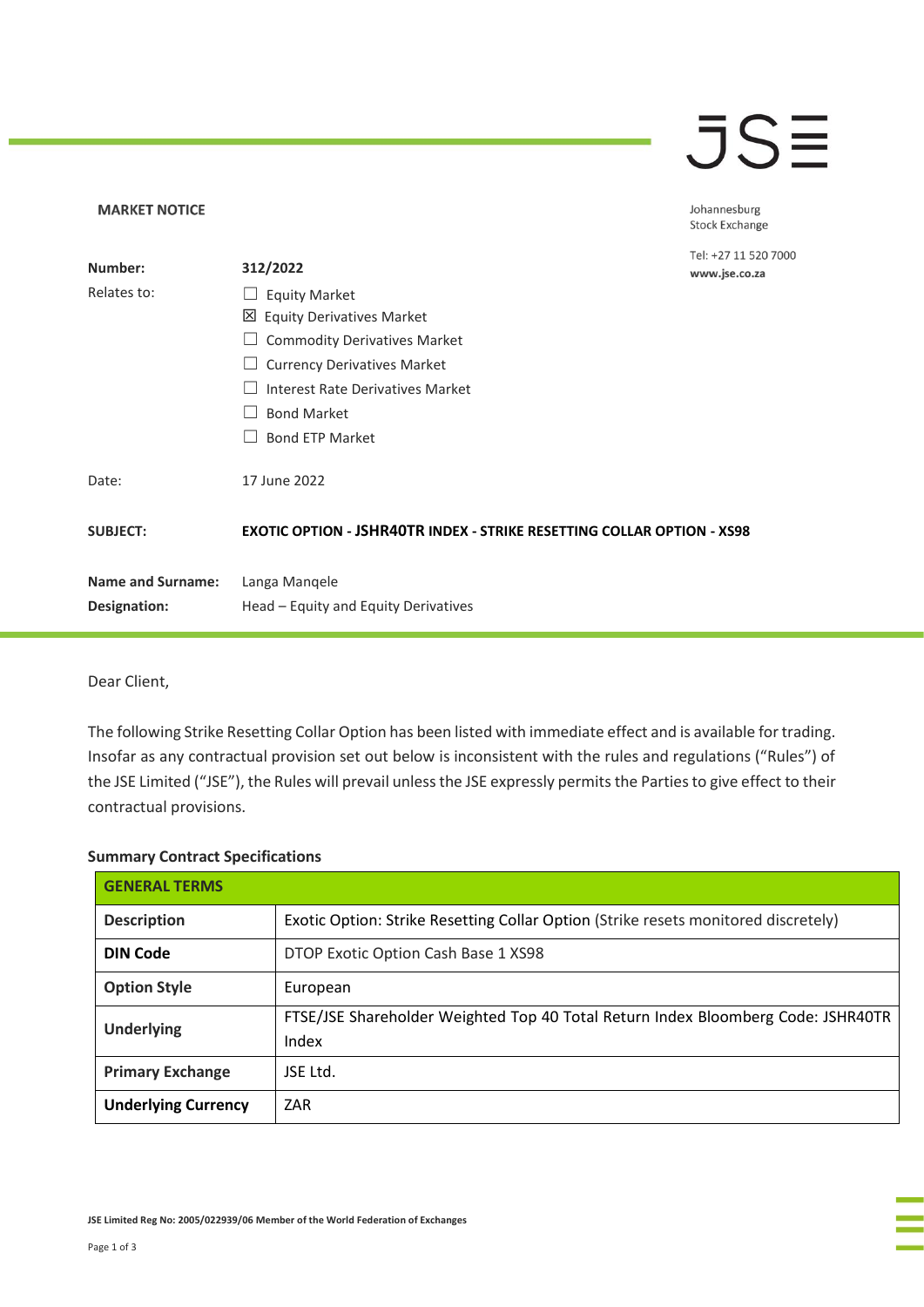## $JSE$

| <b>Contract Size</b><br>(Multiplier)         | 1 (each option references 1 share)                                                                                                                                                                                                                                                                                                     |  |
|----------------------------------------------|----------------------------------------------------------------------------------------------------------------------------------------------------------------------------------------------------------------------------------------------------------------------------------------------------------------------------------------|--|
| <b>Expiration Date</b>                       | 15 June 2023 (Further expiration dates may be added upon request)                                                                                                                                                                                                                                                                      |  |
| <b>Settlement Method</b>                     | <b>Cash Settled</b>                                                                                                                                                                                                                                                                                                                    |  |
| <b>Minimum Price</b><br><b>Movement</b>      | ZAR 0.01                                                                                                                                                                                                                                                                                                                               |  |
| <b>Quotations</b>                            | Two decimal places                                                                                                                                                                                                                                                                                                                     |  |
| <b>Strike Price Reset</b><br><b>Event</b>    | Means, in respect of the Index, if, at a Strike Price Reset Valuation Time on a Strike Price<br>Reset Determination Day, the level of the Index (as published by the JSE) is equal to or<br>greater than:<br>Strike Price Reset Level 1, the Strike Prices of both Options are increased to<br>a)<br><b>Strike Price Reset Value 1</b> |  |
|                                              | For the avoidance of doubt:<br>the Strike Price can only reset upwards, never downwards; and<br>a)<br>A Strike Price Reset Event can only occur once in respect of any given Strike Price<br>b)<br>Reset Level.                                                                                                                        |  |
| <b>Strike Price Reset</b><br><b>Levels</b>   | 150.00% (32,437.50) of the Initial Index Reference Level<br>1.                                                                                                                                                                                                                                                                         |  |
| <b>Strike Price Reset</b><br><b>Values</b>   | Option 1-91.00% (19,678.75) and Option 2-120.30% (26,014.88) of the Initial<br>1.<br>Index Reference Level respectively                                                                                                                                                                                                                |  |
| <b>Strike Price Reset</b>                    | Means each scheduled Trading Day from (and including) the Trade Date, to (and                                                                                                                                                                                                                                                          |  |
| <b>Determination Days</b>                    | including) the Final Reset Date.                                                                                                                                                                                                                                                                                                       |  |
| <b>Strike Price Valuation</b><br><b>Time</b> | The Scheduled Closing Time on the JSE.                                                                                                                                                                                                                                                                                                 |  |
| <b>Final Reset Date</b>                      | 15 June 2023                                                                                                                                                                                                                                                                                                                           |  |
| <b>TERMS &amp; CONDITIONS - OPTION 1</b>     |                                                                                                                                                                                                                                                                                                                                        |  |
| <b>Type</b>                                  | Put                                                                                                                                                                                                                                                                                                                                    |  |
| <b>Buyer</b>                                 | Is the party that is the Long Party to the Can-Do option                                                                                                                                                                                                                                                                               |  |
| <b>Seller</b>                                | Is the party that is the Short Party to the Can-Do option                                                                                                                                                                                                                                                                              |  |
| <b>Strike Price</b>                          | 90.00% (19,462.50) of the Initial Index Reference Level                                                                                                                                                                                                                                                                                |  |
| <b>TERMS &amp; CONDITIONS - OPTION 2</b>     |                                                                                                                                                                                                                                                                                                                                        |  |
| <b>Type</b>                                  | Call                                                                                                                                                                                                                                                                                                                                   |  |
| <b>Buyer</b>                                 | Is the party that is the Short Party to the Can-Do option                                                                                                                                                                                                                                                                              |  |
| <b>Seller</b>                                | Is the party that is the Long Party to the Can-Do option                                                                                                                                                                                                                                                                               |  |